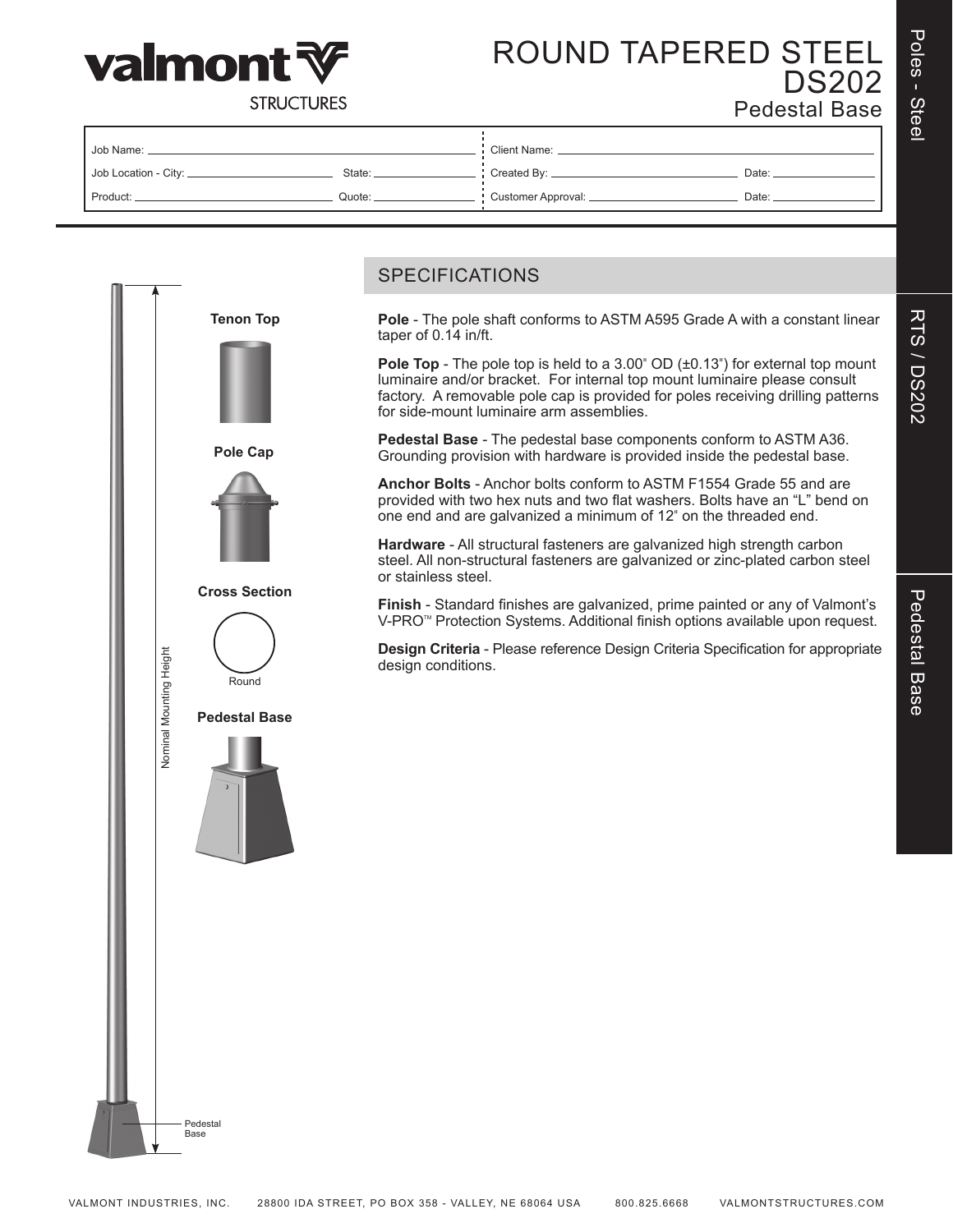RTS / DS202

**RTS / DS202** 

## ROUND TAPERED STEEL DS202 Pedestal Base



**STRUCTURES** 

| Job Name:              |        | Client Name:         |       |  |  |
|------------------------|--------|----------------------|-------|--|--|
| Job Location - City: _ | State: | Created By: _        | Date: |  |  |
| Product:               | Quote: | Customer Approval: _ | Date: |  |  |

### DESIGNATION, LOAD AND DIMENSIONAL DATA

| <b>DESIGN INFORMATION</b>                          |                                          |                                                  |                                          |                                            |                                          |                                       | <b>POLE DIMENSIONS</b>           |                                 |                                   |                                                  | <b>DESIGNATION</b> |
|----------------------------------------------------|------------------------------------------|--------------------------------------------------|------------------------------------------|--------------------------------------------|------------------------------------------|---------------------------------------|----------------------------------|---------------------------------|-----------------------------------|--------------------------------------------------|--------------------|
|                                                    |                                          | 80 MPH<br>w/1.3 GUST                             |                                          | 90 MPH<br>w/1.3 GUST                       | <b>100 MPH</b><br>w/1.3 GUST             |                                       |                                  |                                 |                                   |                                                  |                    |
| <b>NOMINAL</b><br><b>MOUNTING</b><br><b>HEIGHT</b> | <b>MAX</b><br>EPA <sup>1</sup><br>(SQFT) | <b>MAX</b><br><b>WEIGHT<sup>1</sup></b><br>(LBS) | <b>MAX</b><br>EPA <sup>1</sup><br>(SQFT) | <b>MAX</b><br>WEIGHT <sup>1</sup><br>(LES) | <b>MAX</b><br>EPA <sup>1</sup><br>(SQFT) | <b>MAX</b><br><b>WEIGHT1</b><br>(LBS) | <b>BASE</b><br><b>OD</b><br>(IN) | <b>TOP</b><br><b>OD</b><br>(IN) | <b>WALL</b><br><b>THK</b><br>(GA) | <b>STRUCTURE</b><br>WEIGHT <sup>2</sup><br>(LES) |                    |
| $10 - 0"$                                          | 26.7                                     | 125                                              | 20.9                                     | 125                                        | 16.8                                     | 125                                   | 4.26                             | 3.00                            | 11                                | 75                                               | 426A090            |
| $12 - 0"$                                          | 25.4                                     | 125                                              | 19.8                                     | 125                                        | 15.8                                     | 125                                   | 4.54                             | 3.00                            | 11                                | 85                                               | 454A110            |
| $14 - 0"$                                          | 23.7                                     | 125                                              | 18.4                                     | 125                                        | 14.7                                     | 125                                   | 4.82                             | 3.00                            | 11                                | 100                                              | 482A130            |
| $16' - 0''$                                        | 22.4                                     | 125                                              | 17.3                                     | 125                                        | 13.8                                     | 125                                   | 5.10                             | 3.00                            | 11                                | 115                                              | 510A150            |
| $18 - 0$ "                                         | 21.3                                     | 125                                              | 16.4                                     | 125                                        | 13.1                                     | 125                                   | 5.38                             | 3.00                            | 11                                | 130                                              | 538A170            |
| $20' - 0"$                                         | 18.9                                     | 125                                              | 14.6                                     | 125                                        | 11.6                                     | 125                                   | 5.66                             | 3.00                            | 11                                | 140                                              | 566A190            |

1. Structure weight is a nominal value which includes the pole shaft and pedestal base only.

2. Maximum weight and EPA values are based on top mounted luminaires and/or brackets having a centroid 2'-0'' above the nominal mounting height.

### ANCHORAGE DATA

| <b>POLE</b> |                    |            | <b>BASE PLATE</b> |               | <b>ANCHOR BOLTS</b>                        |      |           |  |
|-------------|--------------------|------------|-------------------|---------------|--------------------------------------------|------|-----------|--|
| <b>BASE</b> | <b>BOLT CIRCLE</b> |            |                   |               |                                            |      |           |  |
| OD<br>(IN)  | <b>DIA</b><br>(IN' | E.<br>(IN) | SQUARE<br>(IN)    | THK I<br>(IN) | DIA x LENGTH x HOOK   PROJECTION  <br>(IN) | (IN) | 固<br>(IN) |  |
| 4.26        | 12.00              | N/A        | 11.88             |               | $0.375$   0.75 x 17.00 x 3.00              | 3.13 | 0.25      |  |
| 4.54        | 12.00              | N/A        | 11.88             |               | $0.375$   0.75 x 17.00 x 3.00              | 3.13 | 0.25      |  |
| 4.82        | 12 OO              | N/A        | 11.88             |               | $0.375$ 0.75 x 17.00 x 3.00                | 3.13 | 0.25      |  |
| 5.10        | 12 OO              | N/A        | 11.88             |               | $0.375$   0.75 x 17.00 x 3.00              | 3.13 | 0.25      |  |
| 5.38        | 12 OO              | N/A        | 11.88             |               | $0.375$ 0.75 x 17.00 x 3.00                | 3.13 | 0.25      |  |
| 5.66        | 12.00              | N/A        | 11.88             |               | $0.375$   0.75 x 17.00 x 3.00              | 3.13 | 0.25      |  |



#### PRODUCT ORDERING CODE

| <b>MODEL</b> | <b>DESIGNATION</b>                                                         | <b>FIXTURE MOUNTING</b>                                                                                                                                                                                                                                                                                                                                                                                                                                                                                                                                                                                                                                                                                              | <b>FINISH SYSTEM</b>                                                                                                                                                                                                                                                                                                                                                                                                                                                                                                                                                                                                                                                                                                                        | STANDARD COLOR OPTIONS                                                                                                                                                                     | <b>BASE COVER</b> | <b>ANCHOR BOLTS</b>                                                          | SUPPLEMENTAL INFO |
|--------------|----------------------------------------------------------------------------|----------------------------------------------------------------------------------------------------------------------------------------------------------------------------------------------------------------------------------------------------------------------------------------------------------------------------------------------------------------------------------------------------------------------------------------------------------------------------------------------------------------------------------------------------------------------------------------------------------------------------------------------------------------------------------------------------------------------|---------------------------------------------------------------------------------------------------------------------------------------------------------------------------------------------------------------------------------------------------------------------------------------------------------------------------------------------------------------------------------------------------------------------------------------------------------------------------------------------------------------------------------------------------------------------------------------------------------------------------------------------------------------------------------------------------------------------------------------------|--------------------------------------------------------------------------------------------------------------------------------------------------------------------------------------------|-------------------|------------------------------------------------------------------------------|-------------------|
| <b>DS202</b> |                                                                            |                                                                                                                                                                                                                                                                                                                                                                                                                                                                                                                                                                                                                                                                                                                      |                                                                                                                                                                                                                                                                                                                                                                                                                                                                                                                                                                                                                                                                                                                                             |                                                                                                                                                                                            | NA - NONE         |                                                                              |                   |
|              | Select Correct Designation<br>from the Load and<br>Dimensional Data Chart. | Drill Mounting (See Orientation)<br>$\vert$ D1 = (1) Drilling @ 270°<br>$ D2 = (2)$ Drillings @ 90° & 270°<br>$ D3 = (3)$ Drillings @ 60°, 180°, & 300°   FPGV = Finish Paint<br>$ D4 = (4)$ Drillings @ 0°, 90°, 180°, & 270°<br>$ D5 = (2)$ Drillings @ 180° & 270°  VP30 = V-PRO™ 30 System    CB = Bronze<br>$ D6 = (3)$ Drillings @ 90°, 180°, & 270°     ∨P32 = ∨-PRO™ 32 System     DG = Dark Green<br><b>Tenon Mounting</b><br>$ P2 = 2.38$ " OD x 4" tenon<br>$ P4 = 4.00^{\circ}$ OD x 6" tenon<br>$IP5 = 2.88$ " OD x 4" tenon<br>$ P6 = 2.88$ " OD x 5" tenon<br>$IP7 = 2.38$ " OD x 5" tenon<br>$ P9 =$ Special Size (Specify)<br><b>Other Options</b><br>$PC = Pole Cap$<br>$ PL =$ Plain Top (No Cap) | IIGV = Galvanized<br>$I$ Finish Painted<br>-----OPTIONAL-----<br>over Galvanizing<br>$\vert \vert \text{VP53} \vert = \text{V-PRO}$ 53 System $\vert \vert$ ST = Sandstone<br>$I_VP54 = V-PRO^* 54$ System<br>$ VP57 = V-PRO∞ 57 System$<br>$\left \sqrt{\text{PP100}} = \text{V-PRO}^{\text{th}}\right 100 \text{ System}\right \left \begin{array}{cc} 0 & \text{if } 0 & \text{if } 0 & \text{if } 0 & \text{if } 0 & \text{if } 0 & \text{if } 0 & \text{if } 0 & \text{if } 0 & \text{if } 0 & \text{if } 0 & \text{if } 0 & \text{if } 0 & \text{if } 0 & \text{if } 0 & \text{if } 0 & \text{if } 0 & \text{if } 0 & \text{if } 0 & \text{if } 0 & \text{if } 0 & \text{if } 0 & \text$<br>$ V$ P105 = V-PRO <sup>™</sup> 105 System | <b>IGV = Galvanized</b><br>$BK = Black$<br>DB = Dark Bronze<br>MB = Medium Bronze<br>WH = White<br>LG = Light Gray<br>HG = Hunter Green<br>$ SG = Slater$ Gray<br>SL = Silver<br>(Specify) |                   | $=$ With Anchor Bolts<br>IAB<br><b>ILAB = Without Anchor</b><br><b>Bolts</b> |                   |